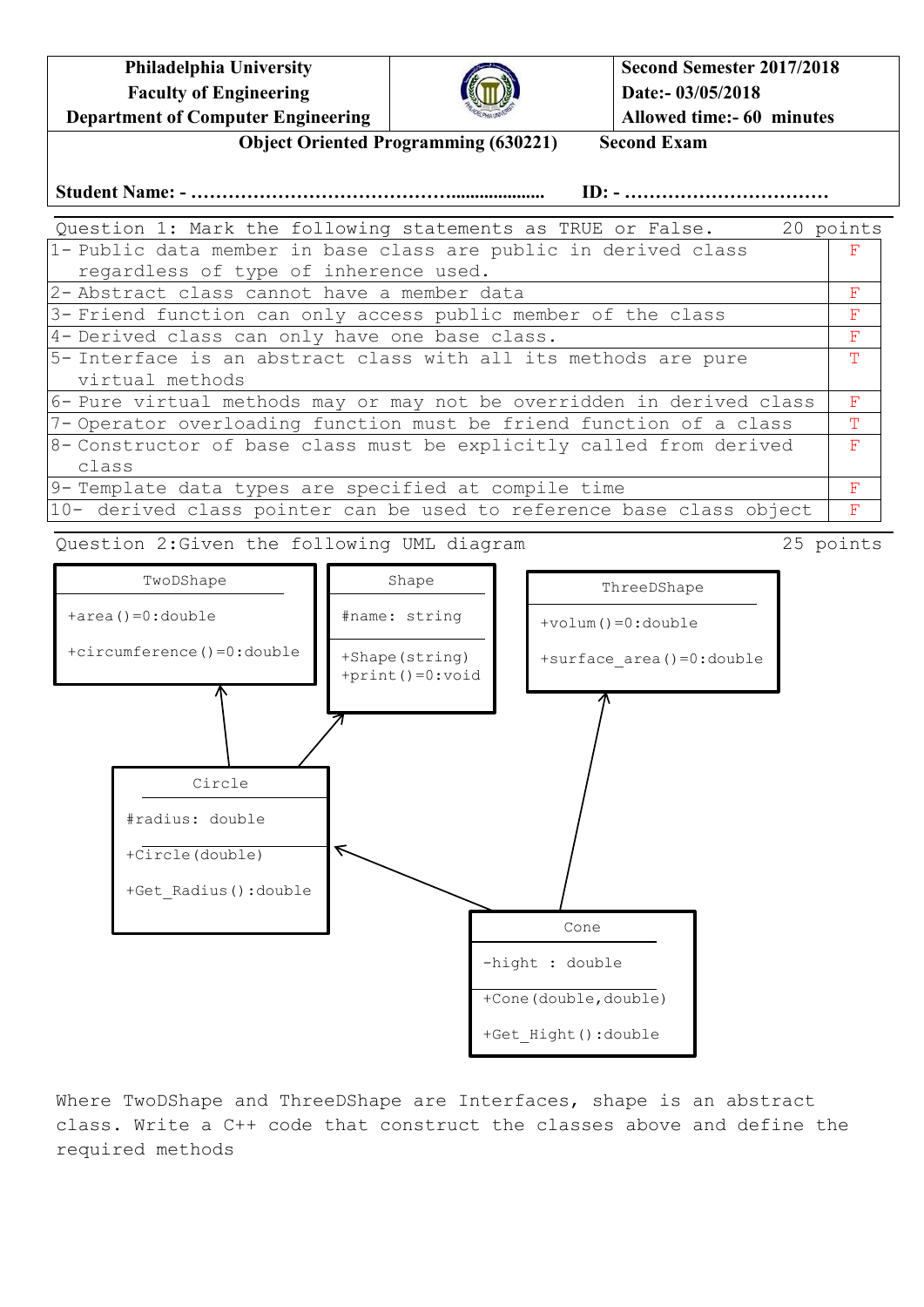```
class TwoDShape
{
public:
     virtual double area()=0;
     virtual double circumference()=0;
};
class ThreeDShape
{
public:
     virtual double volume() = 0;virtual double surface area()=0;
};
class Shape
{
protected:
     string name;
public:
      Shape(string n) {name=n; }
     virtual void print()=0;
};
class Circle:public Shape,public TwoDShape
{
protected:
     double radius;
public:
      Circle(double r):Shape("circle"){radius=r;}
      double Get Radius() {return radius; }
      double area() {return pow(radius, 2.0) *3.14; }
      double circuference(){return 2*radius*3.14;}
      void print()
      {
            cout<<"radius="<<radius<<endl;
            cout<<"area="<<area()<<endl;
            cout<<"circuference="<<circumference()<<endl;
      }
};
class Cone:public Circle,public ThreeDShape
{
private:
     double hight;
public:
      Cone(double r,double h):Circle(r){hight=h; name="Cone";}
      double Get Hight(){return hight;}
      double volume(){return 1.0/3.0*hight*area();}
      double curface_area(){return
area() +3.14*radius*sqrt(pow(radius,2.0)+pow(hight,2.0));void print()
      {
            cout<<"radius="<<radius<<endl;
            cout<<"hight="<<hight<<endl;
            cout<<"volume="<<volume()<<endl;
            cout<<"surface_area="<<curface_area()<<endl;
      }
};
```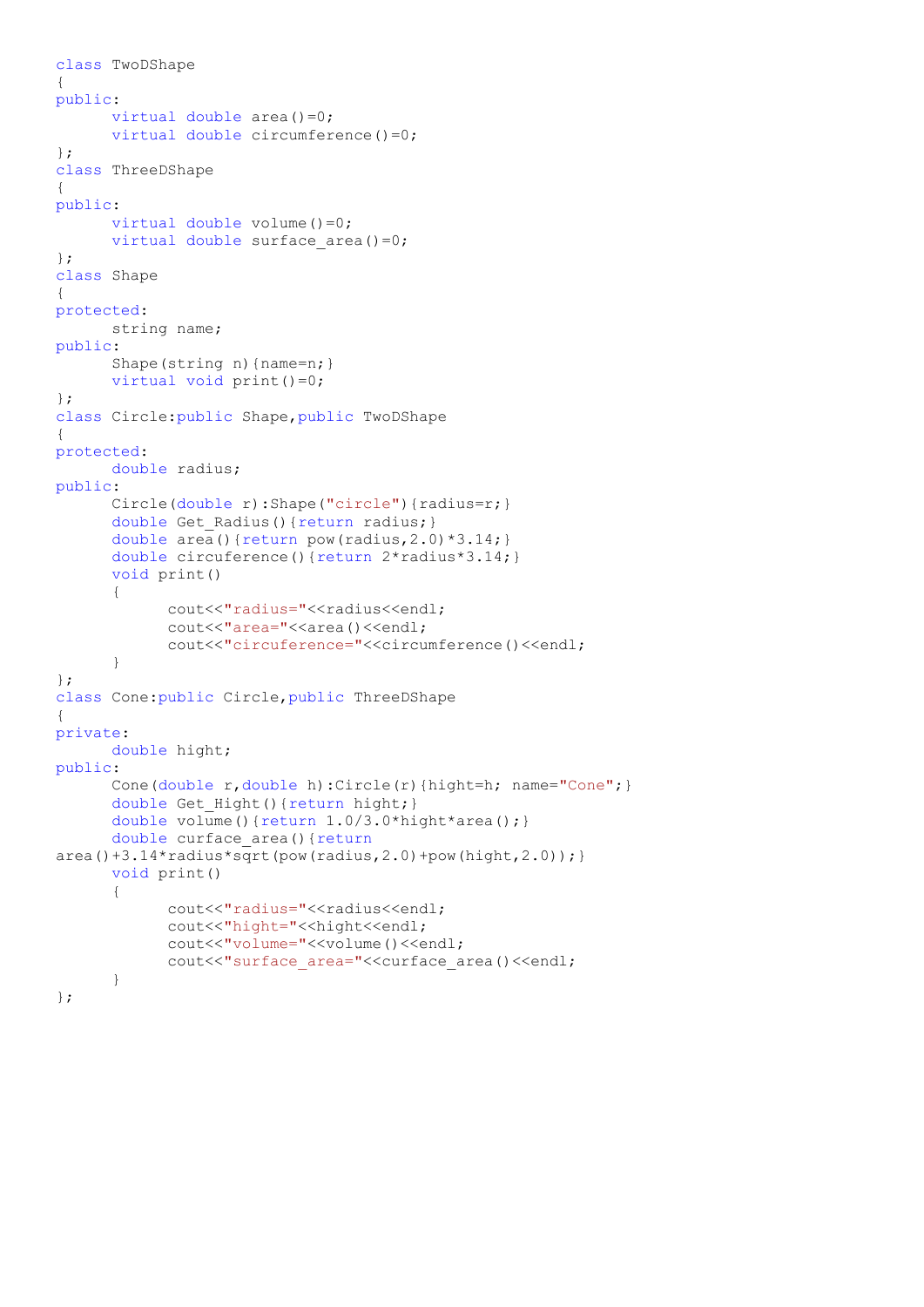| Test                                                                                         | Where M , N are template variables. Write a $C++$ code                                                                                   |
|----------------------------------------------------------------------------------------------|------------------------------------------------------------------------------------------------------------------------------------------|
| $-var1$ : M<br>$-var2$ : N                                                                   | that Define the class above using templates. Method<br>Print should print var1 and var2 and the constructo:<br>should set var1 and var2. |
| $+Test(M, N)$<br>+Get Var1():M<br>+Get Var2 $() : N$<br>$+Print()$ : void                    |                                                                                                                                          |
| template <class class="" m,="" n=""> class Test<br/>private:<br/>M var1:<br/>N var2;</class> |                                                                                                                                          |
| public:<br>Test $(M, N)$ ;<br>M Get Var1();<br>N Get Var2();                                 |                                                                                                                                          |
| void Print();<br>$\}$ ;                                                                      |                                                                                                                                          |
|                                                                                              | template <class class="" m,="" n=""> Test<m, n="">::Test(M v1, N v2)</m,></class>                                                        |
|                                                                                              |                                                                                                                                          |
| $var1=v1;$<br>$var2=v2;$                                                                     |                                                                                                                                          |
|                                                                                              |                                                                                                                                          |

} template<class M,class N> M Test<M,N>::Get\_Var1(){return var1;} template<class M, class N> N Test<M, N>::Get Var2(){return var2;} template<class M, class N> void Test<M, N>:: Print() {cout<<"var1="<<var1<<"\nvar2="<<var2<<endl;}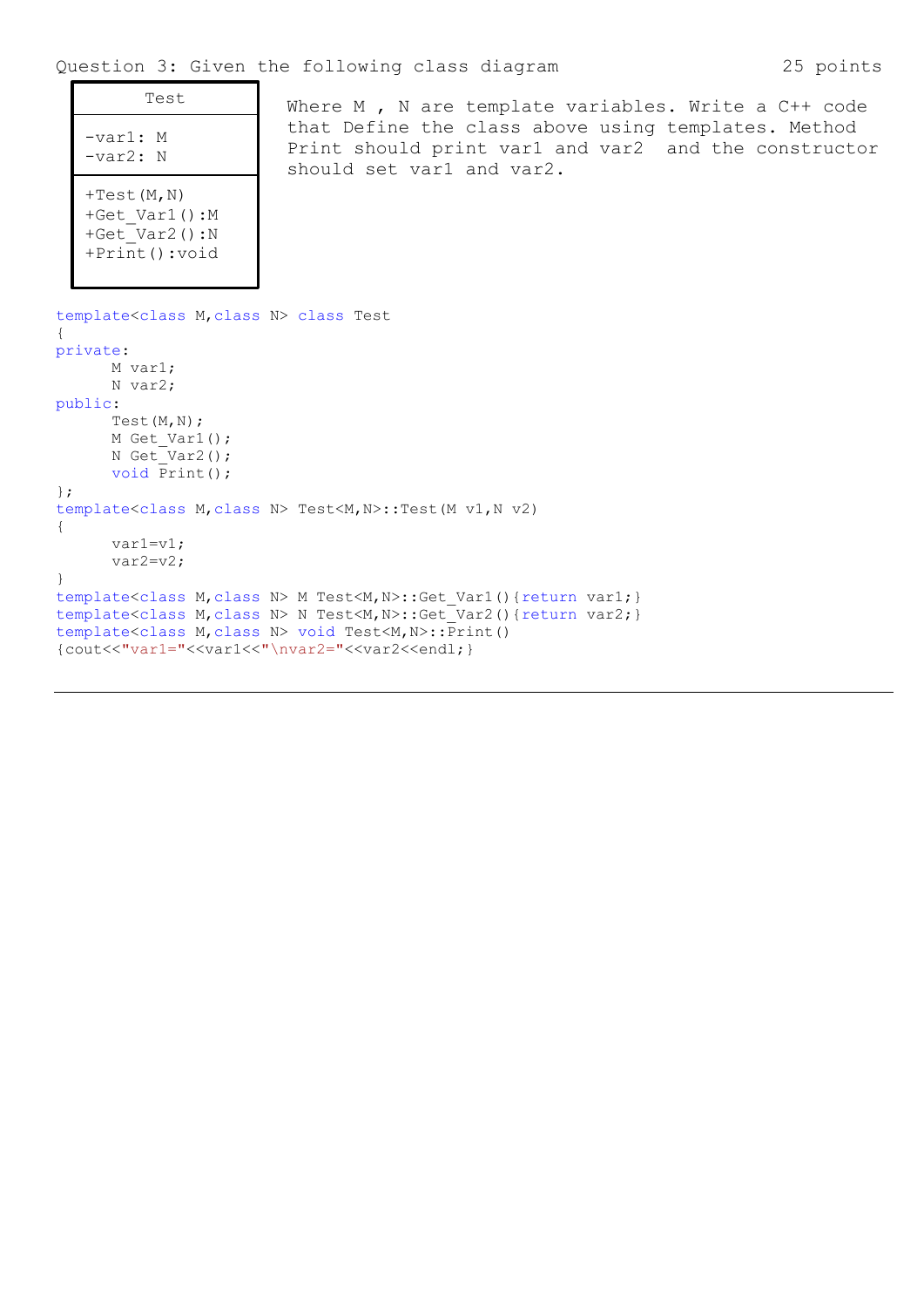```
Question 4:Given the following C++ code 10 points
class Test
{
private:
     int num;
public:
     Test(int n){num=n; }
     int get num() {return num; }
};
  1- Override the input >> operator so class Test can be used with cin 
     statement.
  2- Override the % (reminder) operator so the result is class test that 
     contain the reminder of num from the first object devided by num of 
     the second object.
      class Test
      {
          friend istream& operator>>(istream& in,Test& T);
          friend Test operator%(Test& T1,Test& T2);
      private:
          int num;
      public:
          Test(int n) {num=n; }
          int get num() {return num; }
      };
      istream& operator>>(istream& in,Test& T)
      {
          in>>T.num;
          return in;
      }
      Test operator% (Test& T1, Test& T2)
      {
          Test T(T1.num%T2.num);
          return T;
```
Question 5:Given the following UML diagram that represent an aggregation and composition relationships. The composition relationships.

г

Ш

1- write C++ code that define the structure bellow. 2- Write a main function that test the structure bellow.

}

|                                                                          | Text Book<br>$-$ name: string                                         |
|--------------------------------------------------------------------------|-----------------------------------------------------------------------|
| Course                                                                   | $-ISBN: int$                                                          |
| -name: string<br>$-ID: int$<br>-t book: Text Book<br>-inst : Instructor* | + Text Book (string, int)<br>+Get ISBN() : int<br>+Get name(): string |
| +Course (string, int, Text Book, Instructor*)<br>$+Print(): void$        | Instructor<br>-name: string<br>$-ID: int$                             |
|                                                                          | + Instructor (string, int)<br>+Get ID() : $int$                       |